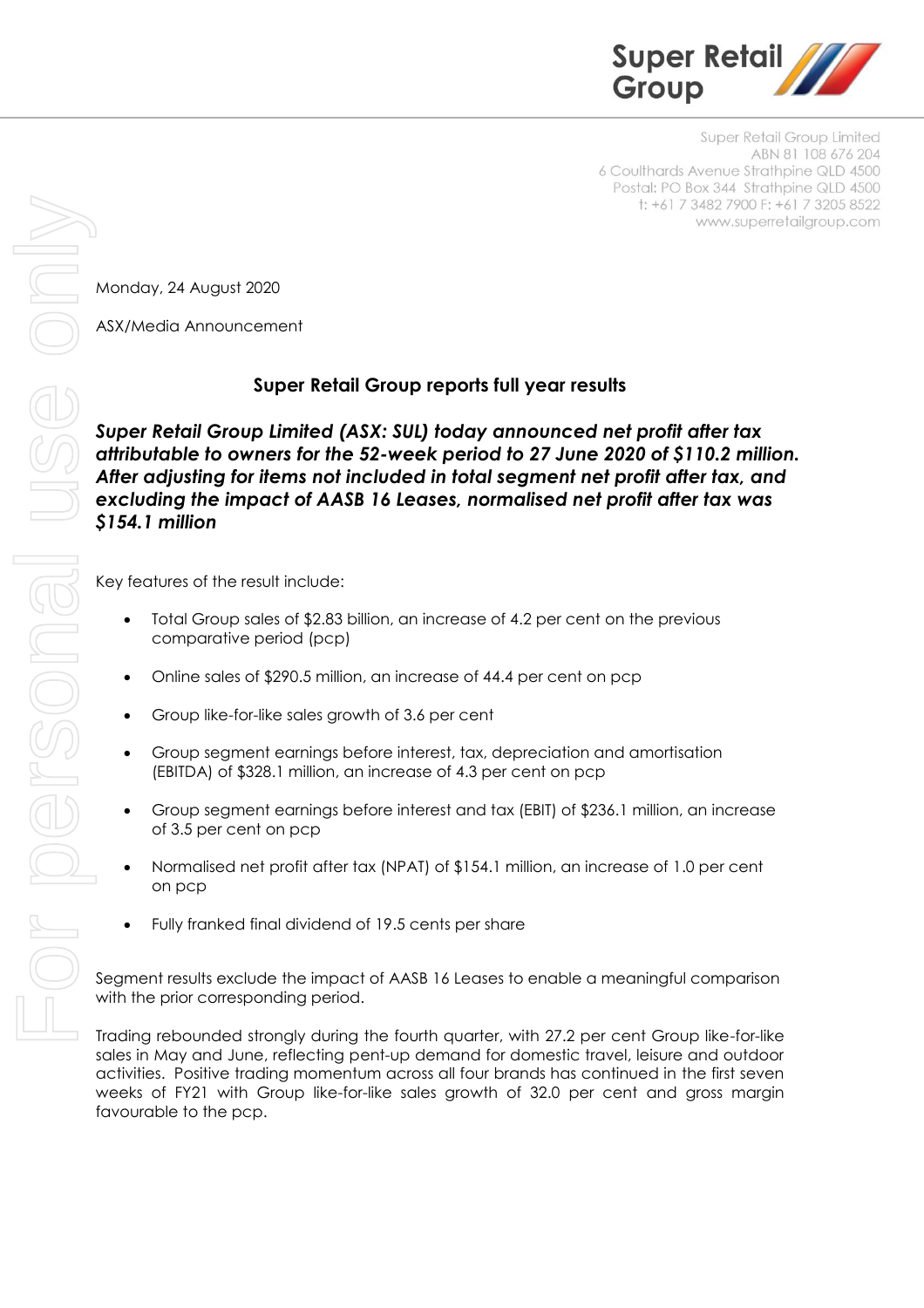Super Retail Group Managing Director and Chief Executive Officer Anthony Heraghty said:

"We are very pleased with these results and the strong start to the new financial year. The Group's omni-retail strategy has enabled our businesses to adapt quickly to changing consumer behaviour during COVID-19 and delivered a strong trading performance. Keeping stores open for our customers while successfully pivoting to meet increased demand in our online sales channels has enabled the Group to profitably navigate an extremely challenging period for retail and deliver 44 per cent annual online sales growth.

Our brands have established leading market positions in attractive lifestyle categories. We are well positioned to benefit from consumer trends emerging from the pandemic, including the channel shift to online, uptake in DIY auto repairs and household projects, increased focus on personal health and wellbeing, and greater demand for domestic travel and outdoor leisure activities.

Following our successful \$203 million equity raising, completed in July, the Group has a strong balance sheet, with no net bank debt, and is well positioned to execute our omni-retail strategy, optimise our footprint and take advantage of organic market share growth opportunities."

# **ONLINE**

Super Retail Group achieved strong growth in online sales from new and existing customers as in-store shoppers shifted to the online channel in response to COVID-19.

Group online sales increased by 44.4 per cent to \$290.5 million, representing 10 per cent of Group sales. Click & Collect represented 43 per cent of Group online sales.

During COVID-19, the Group's omni-retail capability enabled it to respond quickly to changes in customer behaviour, which led to elevated levels of online demand. The Group successfully re-allocated store-based resources to our online business, introduced contactfree Click & Collect across all four brands and replaced catalogue campaigns with digital advertising.

As a result, Group online sales more than doubled in the fourth quarter compared to pcp, with Click & Collect representing 34 per cent of these sales.

More than one million customers made their first online purchase with the Group during FY20.

Pleasingly, during a period of accelerated online sales growth characterised by concentrated demand for specific products, customer satisfaction levels have improved with average club member NPS increasing to 60.7, up 1.8 per cent on pcp.

Mr Heraghty said ongoing investment in the Group's omni-retail capability was continuing to position the Group well, given the recent acceleration in the shift towards online channels.

"This investment has supported 66 per cent CAGR in Group online sales over the past four years," he said.

"During this period, the Group's active membership base of 6.6 million has grown almost fivetimes faster than store numbers. Scalable growth is critical to our success and our ability to expand the Group's customer base multiple times faster than our physical store network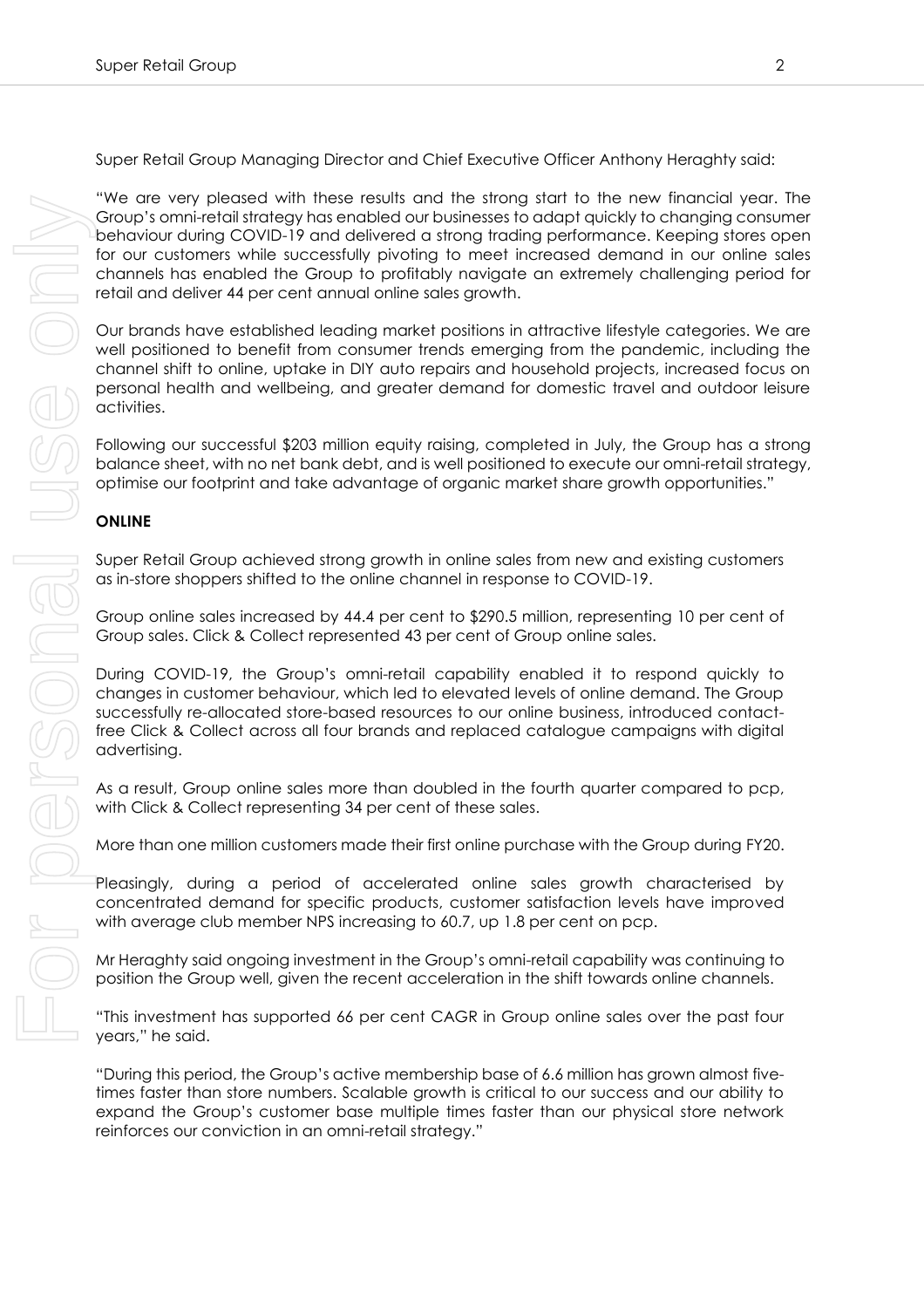### **SUPERCHEAP AUTO**

Sales increased by 7.6 per cent to \$1,119.7 million. Like-for-like sales growth of 6.3 per cent reflected both transaction growth and increased units per sale driving higher average transaction value. Sales declined in April due to government restrictions but rebounded during the fourth quarter off the back of 33.6 per cent like-for-like sales growth in May and June.

Sales growth was strongest in Queensland, Western Australia and South Australia. All Australian states delivered positive like-for-like sales growth.

Trading in New Zealand was impacted by the closure of 45 stores for approximately seven weeks due to a government-mandated shutdown for COVID-19.

Gross margin was slightly lower than pcp and operating expenses as a percentage of sales were lower, benefiting from operating leverage due to strong sales.

Segment EBITDA increased by 11.9 per cent to \$174.7 million and EBITDA margin of 15.6 per cent was 0.6 per cent higher than pcp.

Segment EBIT increased by 11.9 per cent to \$134.9 million and EBIT margin of 12.0 per cent was 0.4 per cent higher than pcp.

Auto accessories and auto maintenance, which represent approximately three quarters of divisional revenue, were the strongest performing categories. Like-for-like sales growth was achieved in all categories including tools and outdoors.

Sales in Supercheap Auto reflected a shift towards essential, DIY auto and household project products during the peak COVID-19 lockdown period.

Online sales increased by 37 per cent to \$82.0 million. Online sales represented approximately 7 per cent of Supercheap Auto's total sales and Click & Collect accounted for more than 60 per cent of these online sales.

Supercheap Auto active Club Plus membership increased by approximately 4 per cent during the financial year to 1.71 million members. Sales attributable to club members increased to 40 per cent of total sales. Average club member NPS increased to 63 from 61 in the pcp.

During FY20, the business opened four new stores and closed one store. As at the end of the financial year, Supercheap Auto had a total of 281 stores in Australia and 45 stores in New Zealand.

#### **REBEL**

Sales increased by 3.3 per cent to \$1,038.6 million (excluding Infinite Retail) with like-for-like sales growth of 2.7 per cent, driven by higher average transaction value. Sales declined in April due to government restrictions, but rebounded during the fourth quarter following 9.1 per cent like-for-like sales growth in May and June. Sales growth in June was impacted by the annual June clearance sale being deferred to July due to a lower in-stock position.

Queensland and Western Australia delivered the strongest like-for-like sales growth.

Gross margin increased due to lower promotional activity. Operating expenses increased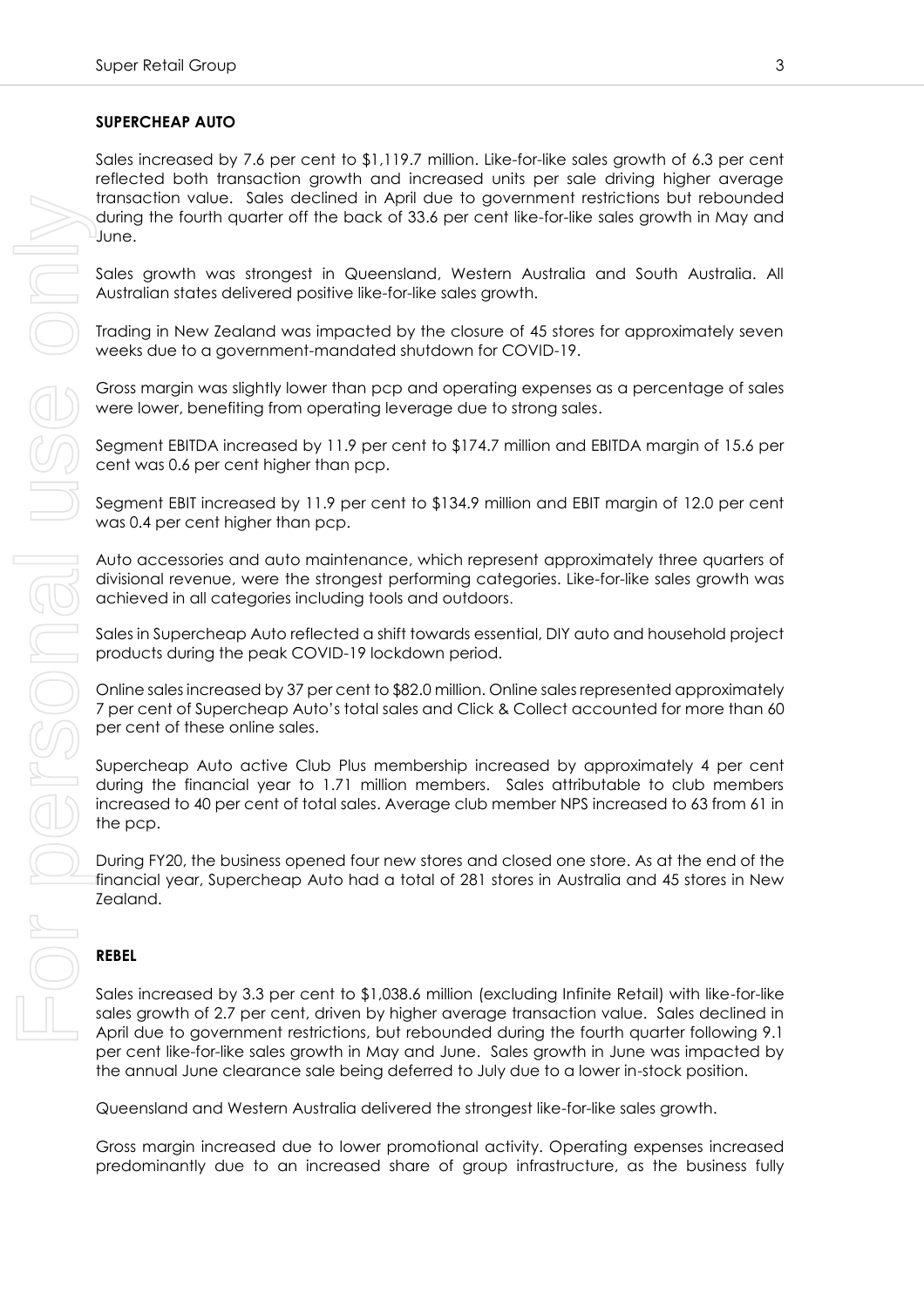migrated into group distribution centres and expanded online. The operating expense increase partially offset gross margin expansion.

Segment EBITDA increased by 3.3 per cent to \$126.6 million and EBITDA margin of 12.2 per cent was 0.1 per cent higher than pcp.

Segment EBIT increased by 3.0 per cent to \$96.6 million and EBIT margin of 9.3 per cent was 0.1 per cent higher than pcp.

Fitness and hardgoods were the best performing categories, as COVID-19 restrictions led to strong demand for home fitness products. Apparel and footwear sales were impacted by lower foot traffic in stores due to COVID-19 but recovered during the fourth quarter as restrictions eased.

Online sales increased by 49 per cent to \$141.2 million reflecting the strong channel shift during COVID-19. Online sales represented approximately 14 per cent of total rebel sales and Click & Collect accounted for approximately 30 per cent of these online sales.

Active club membership increased by approximately 12 per cent during the financial year to 2.88 million members. Sales to club members increased to 66 per cent of rebel sales. Average club member NPS was 55.

During FY20, rebel closed one store. As at the end of the financial year, rebel had 160 stores.

The Infinite Retail business has been permanently discontinued. Infinite Retail delivered \$15.9 million of sales in the financial year representing a decline of \$10.8 million on pcp.

#### **BCF**

Sales increased by 4.0 per cent to \$535.0 million. Like-for-like sales grew by 3.0 per cent, driven by both increased transactions and higher average transaction value. Sales declined in April due to government restrictions particularly impacting the Easter holiday period but rebounded during the fourth quarter following 68.1 per cent like-for-like sales growth in May and June.

Western Australia and Queensland were the strongest performing states.

Fishing was the strongest performing category. Fishing, camping and apparel all delivered positive like-for-like sales growth, while boating sales declined modestly.

Gross margin declined compared to the previous period due to competitive intensity, while operating expenses as a percentage of total sales were consistent with the prior year.

Segment EBITDA decreased to \$34.9 million and EBITDA margin of 6.5 per cent was 1.3 per cent lower than pcp.

Segment EBIT decreased to \$15.7 million and overall EBIT margin declined from 4.0 per cent in the pcp to 2.9 per cent.

The BCF club loyalty program experienced strong growth with active memberships increasing by approximately 6 per cent to 1.54 million. BCF club members increased to 83 per cent of total BCF sales. Average club member NPS increased to 64 from 61 in the pcp.

Online sales grew by 33 per cent to \$45.3 million reflecting a shift to the online channel due to COVID-19. Online sales represented approximately 9 per cent of total BCF sales and Click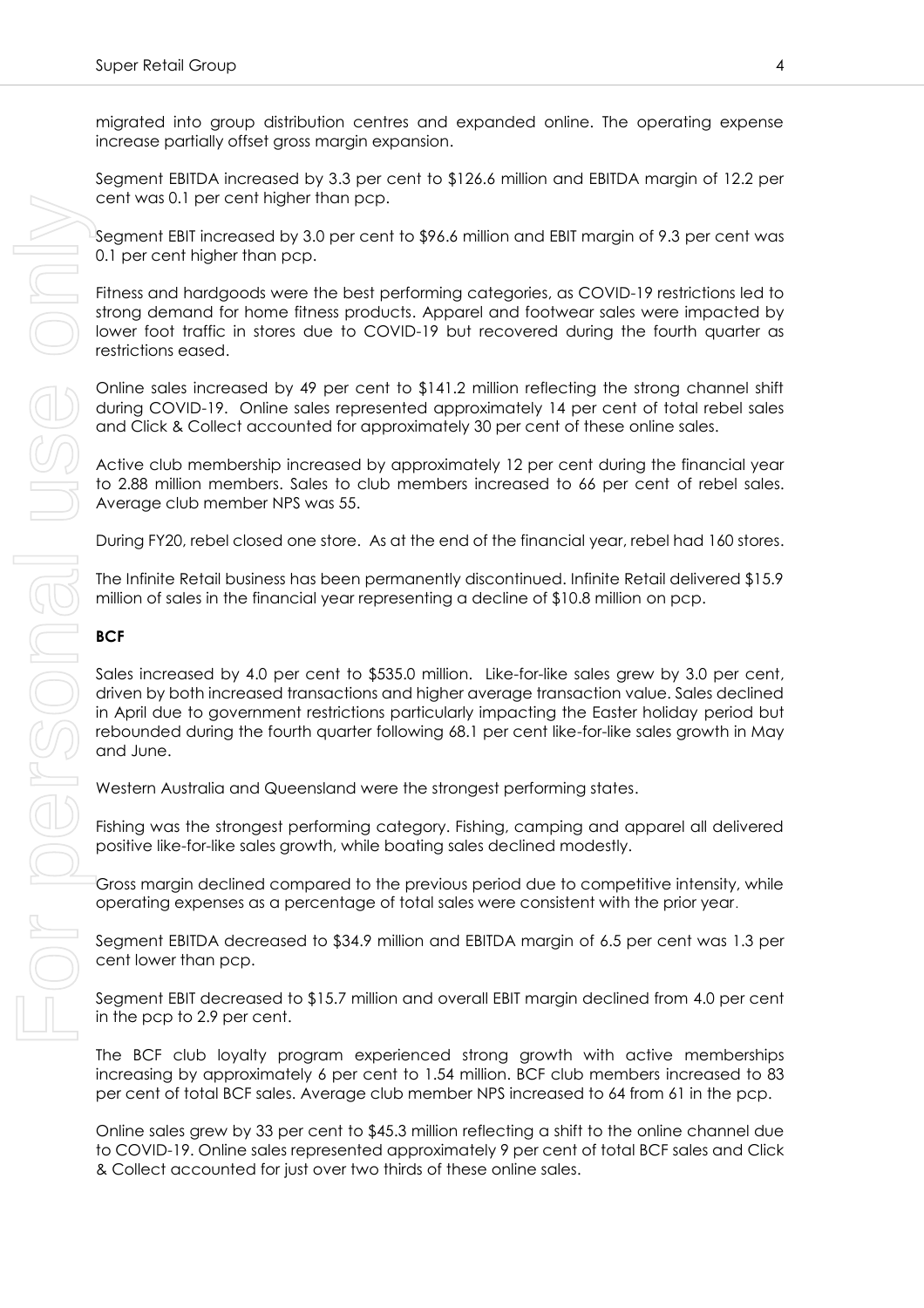BCF opened four stores and closed one store during the financial year. As at the end of the financial year, BCF had 139 stores.

# **MACPAC**

Sales fell by 5.0 per cent to \$131.9 million and like-for-like sales decreased by 9.1 per cent.

In Australia, like-for-like sales decreased by 9.7 per cent as a result of the impact of summer bushfires on peak Christmas trading and the impact of COVID-19 on store foot traffic during the key Easter trading period.

In New Zealand, like-for-like sales decreased by 8.2 per cent mainly due to the government mandated seven-week store shutdown. Sales recovered strongly once the shutdown was lifted.

Sales in both Australia and New Zealand rebounded during the fourth quarter with 7.8 per cent like-for-like sales growth in May and June.

Segment EBIT decreased to \$7.2 million and segment EBIT margin decreased to 5.5 per cent. The majority of this decline was recorded in the first half of the financial year.

Online sales increased by 83 per cent to \$22.0 million and represented approximately 17 per cent of Macpac sales. Click & Collect, which was only recently introduced in New Zealand stores, represented approximately 5 per cent of online sales.

Macpac club membership increased by approximately 10 per cent to 0.45 million and these club members represented 64 per cent of total Macpac sales. Average club member NPS was 67.

During FY20, Macpac opened three stores and closed one store. As at the end of the financial year, Macpac had 72 stores, comprising 62 small format stores and ten Adventure Hub stores.

### **IMPACT OF COVID-19**

COVID-19 has had a significant impact on the Group since March 2020. There have been major shifts in customer purchasing behaviour from March, when restrictions were first put in place. Pre-emptive actions were initiated to protect team members, liquidity and profit. These actions have positioned the Group to trade through an extremely volatile period.

The Group traded all stores through this period, with the exception of stores that were government-mandated for closure including all New Zealand stores for seven weeks and three stores in Tasmania for two weeks. The Group was therefore able to provide permanent store-based team members with continuity of wages through this period whilst implementing appropriate safety procedures to protect team members and customers.

Specific actions taken to improve liquidity were announced on 26 March 2020, including the cancellation of the interim dividend of \$42.5 million. The Group secured an additional \$100 million debt funding facility. Project activity was suspended and all discretionary expenditure was curtailed. The Group was well supported by its trade partners who re-scheduled committed inventory purchases and provided extended payment terms. The Group also received support from its landlords by way of rent abatements and deferrals. More the state of the New Zealand operation of Supercent Campating Control and the New Zealand operation of Control and the New Zealand operations of Control in the New Zealand operations of Control in the New Zealand oper

As a result of a significant decline in sales in April, Macpac Australia qualified for the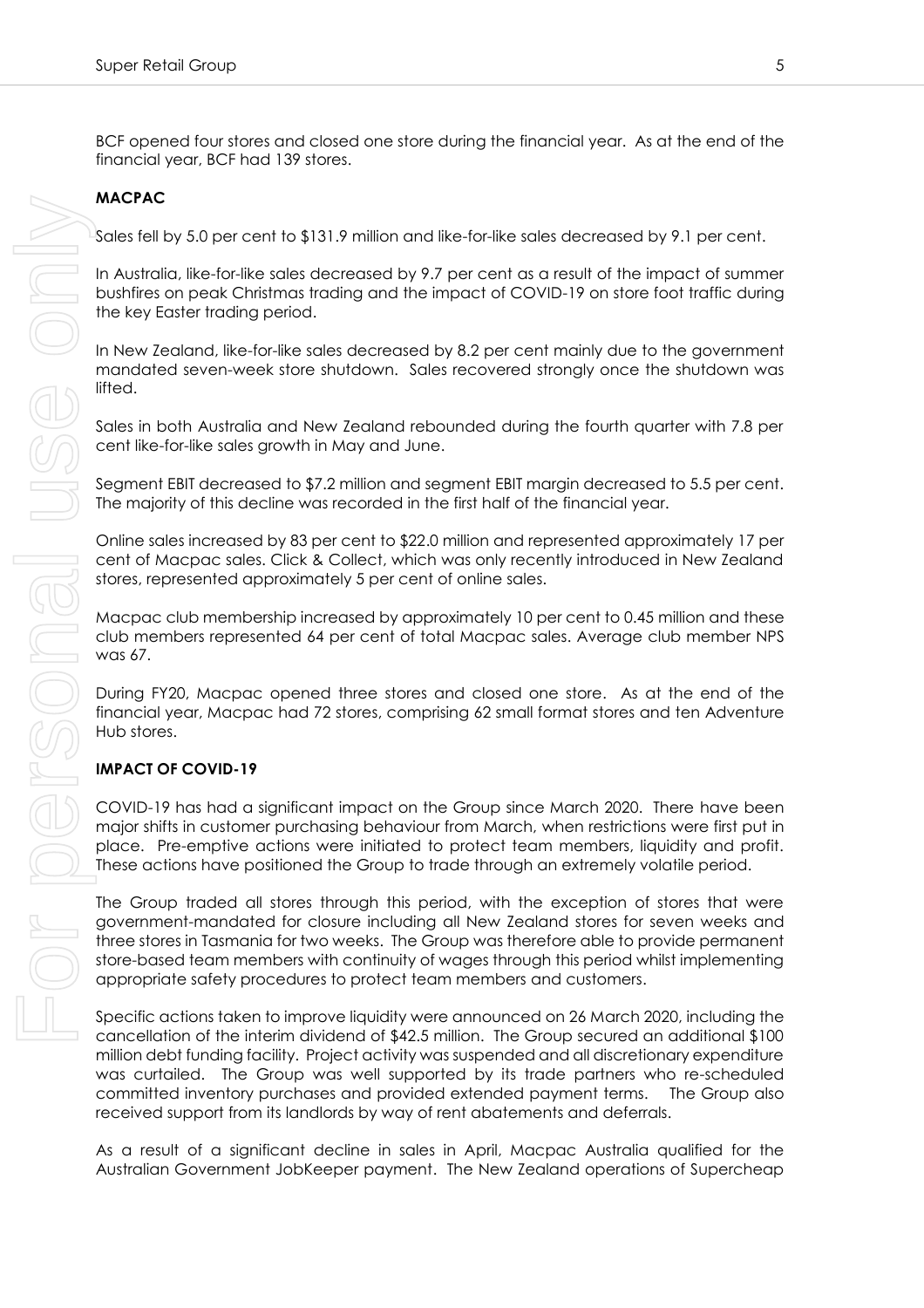Auto and Macpac were impacted by government mandated store closures for seven weeks. The total of government wage support received in FY20 was \$6.5 million. The New Zealand government wage subsidy covered a 12-week period and ended in June 2020. The JobKeeper subsidy for Macpac Australia is expected to end in September 2020.

With regard to the impact of COVID-19 on all stakeholders, including the matters outlined above, the Board considered it appropriate to make a downward adjustment to the shortterm incentive (STI) outcomes for all executive key management personnel.

The Group has also made the decision to make a one-off thank you payment of between \$250 and \$1,000 to permanent, frontline team members for their extraordinary efforts during COVID-19.

### **GROUP AND UNALLOCATED**

Group costs for the period were \$18.3 million, which was \$1.8 million lower than the pcp. Group costs included corporate costs of \$12.1 million, \$3.4 million of un-allocated distribution centre costs and \$2.8 million relating to omni-retail development and digital investment.

### **CASHFLOW, NET DEBT AND FINAL DIVIDEND**

Net cash inflow from operations has increased by \$205.8 million due to the change in treatment of rental expenses under AASB 16 Leases and an improvement in working capital. Excluding this impact, operating cash flow improved by \$164.0 million. This improvement was mainly driven by a lower net inventory investment, lease payment deferrals and a shift in tax payments. The benefits of these are expected to reverse in the next financial year.

Working capital investment declined \$118.2 million due to the significant decline in inventory of \$57.8 million, which was impacted by both COVID-19 liquidity management measures and the strong increase in sales in May and June. Trade payables and other payables increased by \$79.6 million due to a shift in purchases and improved trading terms agreed with major trading partners, rent deferral of \$18 million on certain leases and reduced tax payments of \$13.6 million.

Net debt of \$902.0 million included \$939.3 million of lease liabilities. Excluding lease liabilities, the group was in a net cash position of \$37.3 million an improvement of \$424.0 million compared to the prior year. All borrowings were repaid in July 2020. The \$100 million ANZ bilateral facility was cancelled in August 2020. The Group has sufficient facilities in place to fund its strategy and remains comfortably within banking covenants.

The impact of the implementation of AASB 16 Leases this financial year has reduced net assets by \$40.1 million. Net assets for the Group increased by \$175.3 million primarily due to the proceeds of the institutional component of the equity raising.

Capital expenditure reduced from \$90.5 million in FY19 to \$67.9 million as liquidity measures were implemented during the COVID-19 trading period. Expenditure included \$28.0 million in new and refurbished store fitouts and \$39.8 million in building omni-retail capabilities, data and analytics, and other information technology projects.

The Board has declared a fully franked final dividend of 19.5 cents per share, representing a payout ratio of 55 per cent of second half underlying NPAT, being the bottom end of the Group's target payout range of 55 per cent to 65 per cent. In reaching this decision, the Board considered a number of factors including its previous decision to cancel the interim dividend, the performance of the business in the second half and the net cash position on